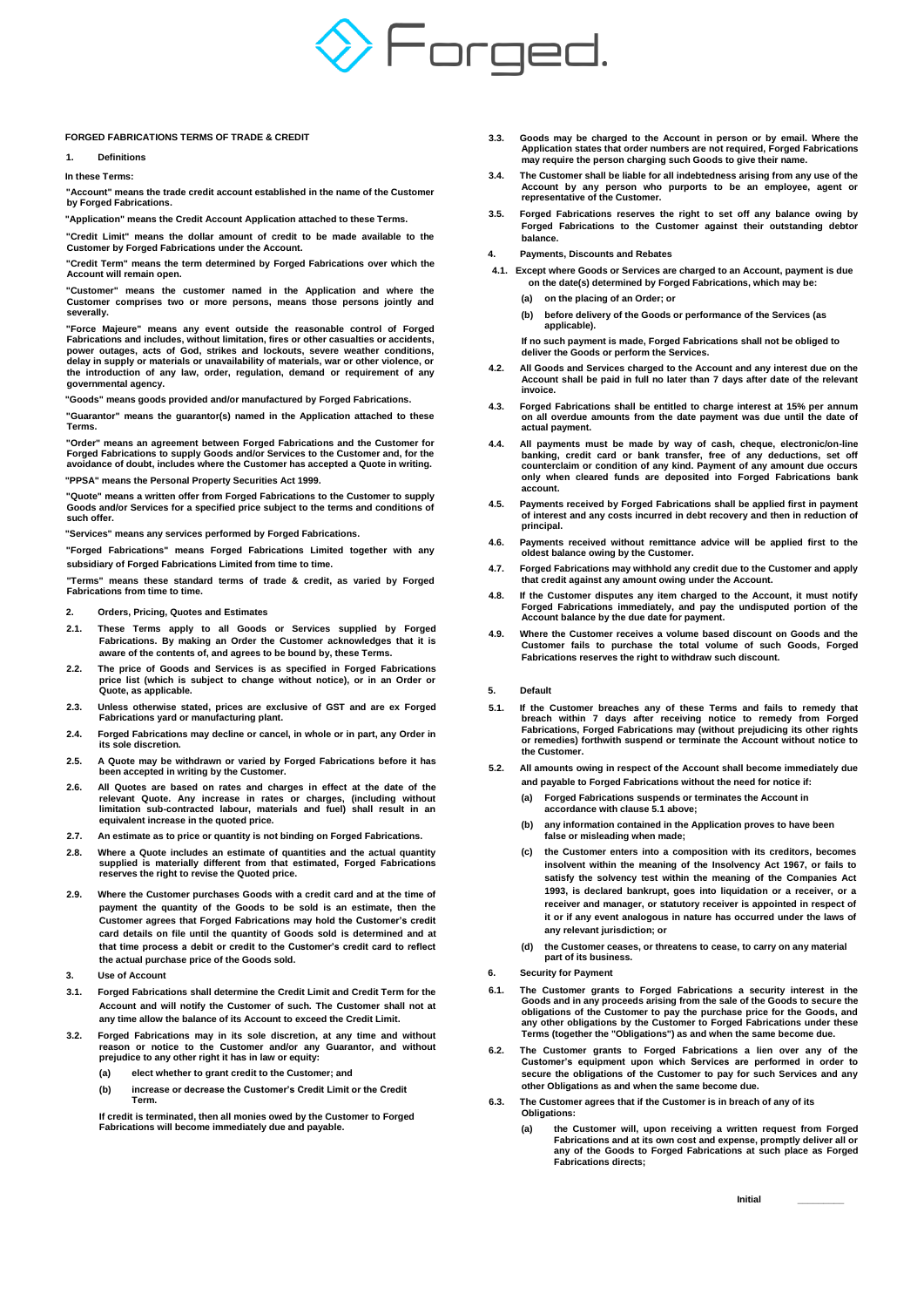

- **(b) Forged Fabrications may (and the Customer grants Forged Fabrications a licence to), at any time without giving notice either itself or through an authorised agent, enter into any place where the Goods are located and remove the Goods, if the Customer fails to deliver the Goods as required under this clause;**
- **(c) Forged Fabrications may sell all or any of the Goods without giving prior notice of the sale to the Customer (and to that end, nothing in s114(1)(a) of the PPSA shall apply to these Terms); and**
- **(d) if Forged Fabrications proposes, pursuant to s120 of the PPSA to take all or any of the Goods in satisfaction of the Obligations, the Customer waives its right to require Forged Fabrications to sell the Goods and agrees that notwithstanding s120(1) of the PPSA, the Customer shall remain liable to Forged Fabrications for the difference between the market value of the Goods at the time it is first able to be sold by Forged Fabrications free from all rights and interests of the Customer and other persons pursuant to s123(1) of the PPSA and the amount of the Obligations which are in default.**

## **6.4. The Customer:**

- **(a) agrees that nothing in s117(1)(c) of the PPSA will apply to these Terms, and**
- **(b) waives (to the extent applicable) the Customer's right under the PPSA: (i) to receive a verification statement pursuant to s 148 and a** 
	- **statement of account under s 116;**
	- **(ii) to recover a surplus under s119;**
	- **(iii) to receive notice of Forged Fabrications proposal to retain collateral under s120(2) and to object to that proposal under s121;**
	- **(iv) not to have Goods damaged when Forged Fabrications removes an accession under s125 and not to be reimbursed for any such damage under s126;**
	- **(v) to refuse permission to refuse an accession under s127;**
	- **(vi) to receive notice of the removal of an accession under s129;**
	- **(vii) to apply to the Court for an order concerning the removal of an accession under s131;**
	- **(viii) to redeem collateral under s132;**
	- **(ix) to reinstate a security agreement under s133 and 134; and**
	- **(x) shall immediately notify Forged Fabrications of any change in the Customer's name, address or contact person details, to enable Forged Fabrications to register a financing change statement if required. In the absence of such notification, the address held by Forged Fabrications is deemed to be the Customer's current address for such purpose.**
- **7. Account Closure**
- **7.1. The Customer may close the Account at any time by giving written notice to that effect to Forged Fabrications, and paying off any outstanding Account balance.**
- **7.2. Forged Fabrications may close the Account by giving notice to the Customer. The Customer must pay any outstanding amount balance by 7 days after completion date of closure of the Account (unless the Customer is in default of these Terms, in which case the outstanding Account balance is payable immediately).**
- **8. Indemnity**
- **8.1. The Customer shall indemnify Forged Fabrications against all claims, penalties, costs, expenses, damages and liability, including legal fees, and debt recovery costs arising out of or connected with or resulting from a breach by the Customer of these Terms.**
- **9. Assignment**
- **9.1. Forged Fabrications may at any time assign, transfer or sub-contract any of its rights and obligations under these Terms (including the right to receive payment) to any other person.**
- **9.2. The Customer may not assign or transfer any of its rights or obligations in respect of the Account.**
- **9.3. A change of control in respect of the Customer shall be deemed to constitute an assignment for the purposes of clause 9.2. A "change of control" means any direct or indirect change in control or management of the Customer, or a direct or indirect change in the legal or beneficial ownership of the Customer, or a change in the legal form of the Customer, whether by a single event or a series of related events.**
- **10. Waiver**
- **10.1. Forged Fabrications failure or delay to exercise or enforce any right it has under these Terms shall not operate as a waiver of Forged Fabrications right to exercise or enforce such right or any other right in the future.**
- **11. Privacy Act**
- **11.1. Forged Fabrications may not be able to process this application unless all the information requested is provided.**
- **11.2. The Customer authorises Forged Fabrications to collect and/or provide information relating to the Customer to credit reference agencies referees and other bodies as Forged Fabrications considers necessary for the**

**purposes of credit assessment and debt collection in relation to the Customer's Account and for marketing purposes.**

- **11.3. Any personal information may be held by Forged Fabrications for as long as the Customer continues as a customer of Forged Fabrications or to owe on the Account.**
- **11.4. The Customer has the right to access and correct any personal information held by Forged Fabrications.**
- **11.5. The Customer is obliged to update the Customer's contact details if such details change.**
- **12. Consumer Guarantees Act 1993**
- **12.1. Where Goods or Services are supplied to the Customer for the purposes of a business, then, to the maximum extent permitted by law, the Customer agrees that:**
	- **(a) the provisions of the Consumer Guarantees Act 1993 do not apply to the Goods or Services; and**
	- **(b) sections 9, 12A, 13 and 14(1) of the Fair Trading Act 1986 do not apply to the obligations of the parties under these Terms.**
- **12.2. Where the Customer purchases Goods for re-supply, the Customer's terms of trade must contain an equivalent provision to clause 12.1.**
- **13. Warranties**
- 13.1. To the maximum extent permitted by law, all statutory, express or implied<br>warranties by Forged Fabrications including, without limitation, the implied<br>warranties of merchantability and fitness for any particular purp **expressly excluded, and Forged Fabrications gives no warranty in respect of Goods manufactured by others.**
- **13.2. Colour and texture variations may occur in Goods and from samples due to: (c) the use of natural materials in the manufacturing process;**
	- **(d) normal manufacturing tolerances and processes; or**
		-
	- **(e) weather.**

**The Customer agrees that such variations do not constitute a product defect and Forged Fabrications shall not be liable for any loss or damage suffered by the Customer as a result of such variations.**

- **13.3. Quotes are prepared in accordance with information provided to Forged Fabrications by the Customer and Forged Fabrications will not be liable nor will it be bound by the Quote where:**
	- **(a) such information is inaccurate or any information is omitted; and/or**
	- **(b) the Customer makes any variations which result in the work being different from that quoted for.**
- **14. Limitation of liability**
- **14.1. The liability of Forged Fabrications in respect of all claims for loss, damage or injury arising from breach of any of Forged Fabrications obligations under this agreement or from any act or omission of Forged Fabrications is limited, in each case, to the lesser of:**
	- **(a) replacement or repair of the affected Goods, or re-supply of the Services;**
	- **(b) payment of the actual cost of replacing or repairing the affected Goods, or re-supplying the Services; and**
	- **(c) the price of the affected Goods or Services.**
- **14.2. Forged Fabrications shall not be liable for any direct or indirect loss or damage (including without limitation loss of profits or savings or for any indirect or consequential loss or damage), however caused, arising out of or in connection with the supply of Goods or Services by Forged Fabrications, except as set out in clause 14.1.**
- **14.3. No action arising out of the supply of Goods or Services by Forged Fabrications, regardless of form, may be brought more than six months after the Customer becomes aware, or reasonably ought to have become aware, of the circumstances giving rise to the action.**
- **15. Intellectual Property**
- **15.1. The Customer acknowledges that all intellectual property rights in the Goods or arising out of the performance of the Services are and shall remain the property of Forged Fabrications.**
- **15.2. The Customer warrants that any design or drawing provided by it does not infringe any intellectual property rights of any other person.**
- **16. Delivery**
- **16.1. Delivery of Goods shall be deemed to occur at the point specified in an Order or Quote, or if nothing is so specified.**
- **16.2. Risk in the Goods passes to the Customer at the time of delivery under clause 16.1.**